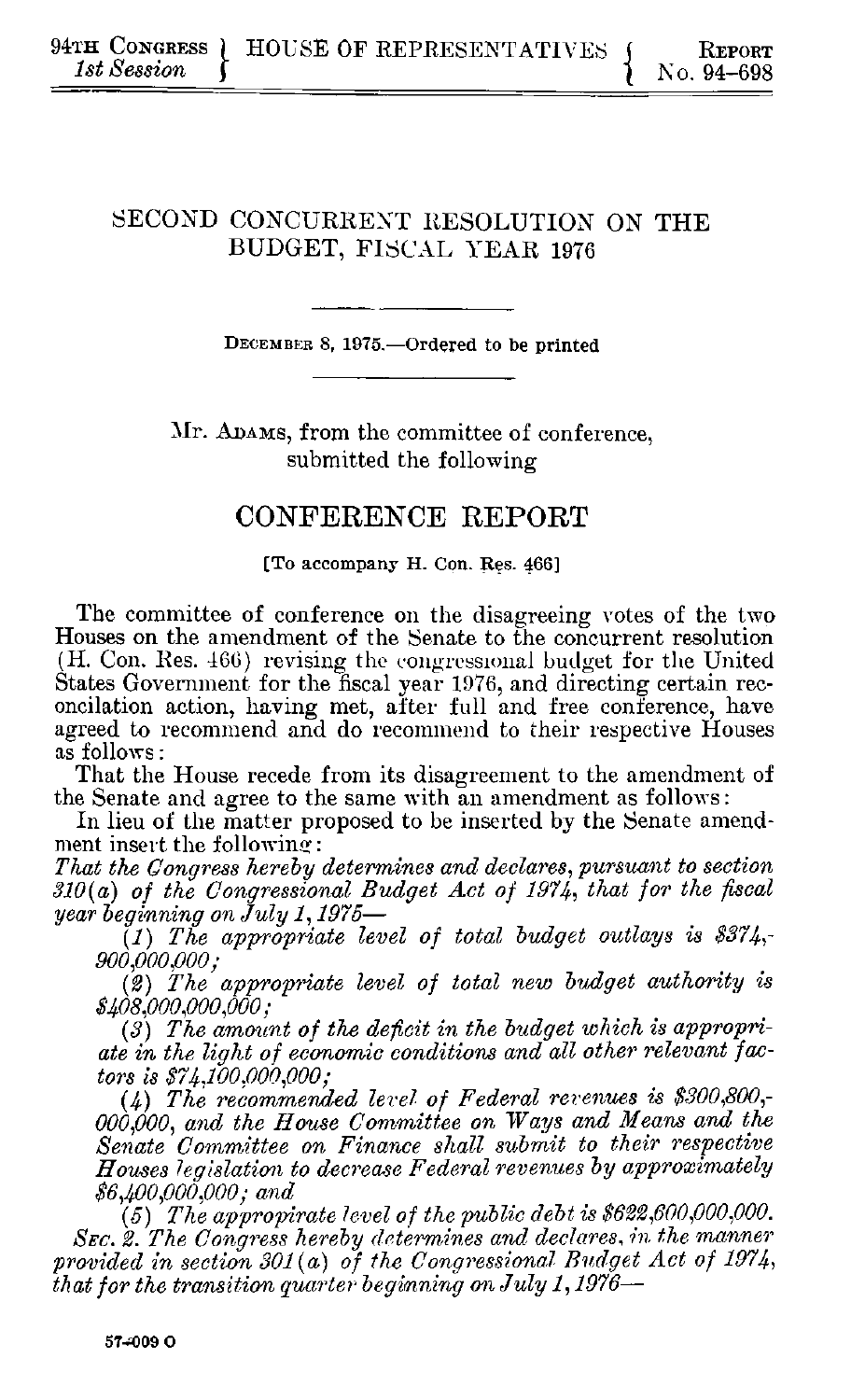*(1) The appropriate level of total budget outlays is* \$101,700,- *000,000;*

*(2) The appropriate level of total new budget authority is \$91,100,000,000;*

*(3) The amount of the deficit in the budget which is appropriate in the light of economic conditions and all other relevant factors is \$15,700,000,000;*

*(4) The recommended level Federal revenues is \$86,000,- 000,000; and*

*(5) The appropriate level of the public debt is \$641,000,000,000.* And the Senate agree to the same.

BROCK **ADAM3S,**  $J<sub>IM</sub>$  Wright, ROBERT N. GIAIMO, J. G. O'HARA, ROBERT L. **LEGGETr,** PARREN J. MITCHELL, PHIL **M. LANDRUM, SAM:** *A.* **GIBBONS, BUTLER DERRICK,** *Managers on the Part of the House.* **EDMUND** S. MUSKIE, WARREN **G.** MAGNUSON, **FRANi- E.** Moss, WALTER F. MONDALE, ALAN CRANSTON, HENRY **BELLMON, ROBERT DOLE,** J. **GLENN** BEALL, **PETE** V. **DoMENici,** *Managers on the Part of the Senate.*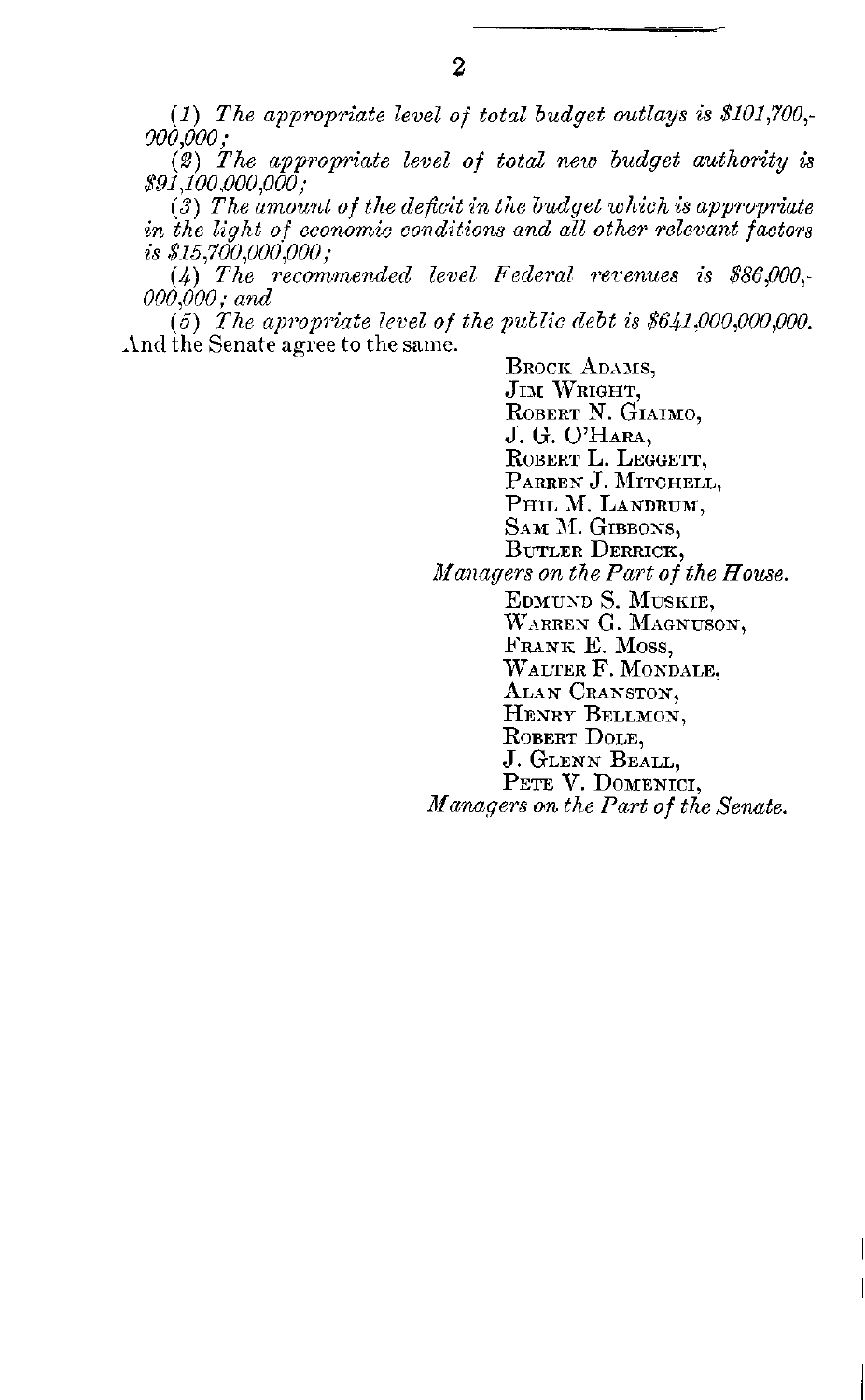# JOINT EXPLANATORY STATEMENT OF THE COMMITTEE OF CONFERENCE

The managers on the part of the House and the Senate at the con-<br>ference on the disagreeing votes of the two Houses on the amendment of the Senate to the concurrent resolution (H. Con. Res. 466) revising the congressional budget for the United States Government for the fiscal year 1976, and directing certain reconciliation action, submit the following joint statement to the House and the Senate in explana- tion of the effect of the action agreed upon by the managers and recommended in the accompanying conference report:

## SECOND CONCURRENT RESOLUTION ON THE BUDGET

#### **OUTLAYS**

The House resolution provided for total outlays in the amount of **\$373.891** billion. The Senate amendment provided for total outlays in the amount of \$375.6 billion.

The conference report provides for total outlays in the amount of \$374.9 billion. Estimates of outlays by functional category of the budget is set forth below.

#### **BUDGET AUTHORITY**

The House resolution provided for total new budget authority in the amount of \$408.004 billion. The Senate amendment provided for total new budget authority in the amount of \$406.2 billion.

The conference report provides for total new budget authority in the amount of \$408.0 billion. Estimates of new budget authority by functional category of the budget is set forth below.

#### **DEFICIT**

The House resolution provided for a budget deficit in the amount of \$72.091 billion. The Senate amendment provided for a deficit in the amount of S74.8 billion. The conference report provides for a deficit of \$74.1 billion.

#### **REVENUES**

The House resolution provided for Federal revenues in the amount of \$301.8 billion; and to achieve that level, it directed the House Ways and Means and Senate Finance Committees to reduce revenues by \$5.4 billion. The Senate amendment provided for revenues in the amount of \$300.8 billion; and to achieve that level it directed the Ways and Means and Finance Committees to reduce revenues by \$6.4 billion.

The conference report provides for revenues in the amount **of** \$300.8 billion; and directs the Ways and Means and Finance Committees to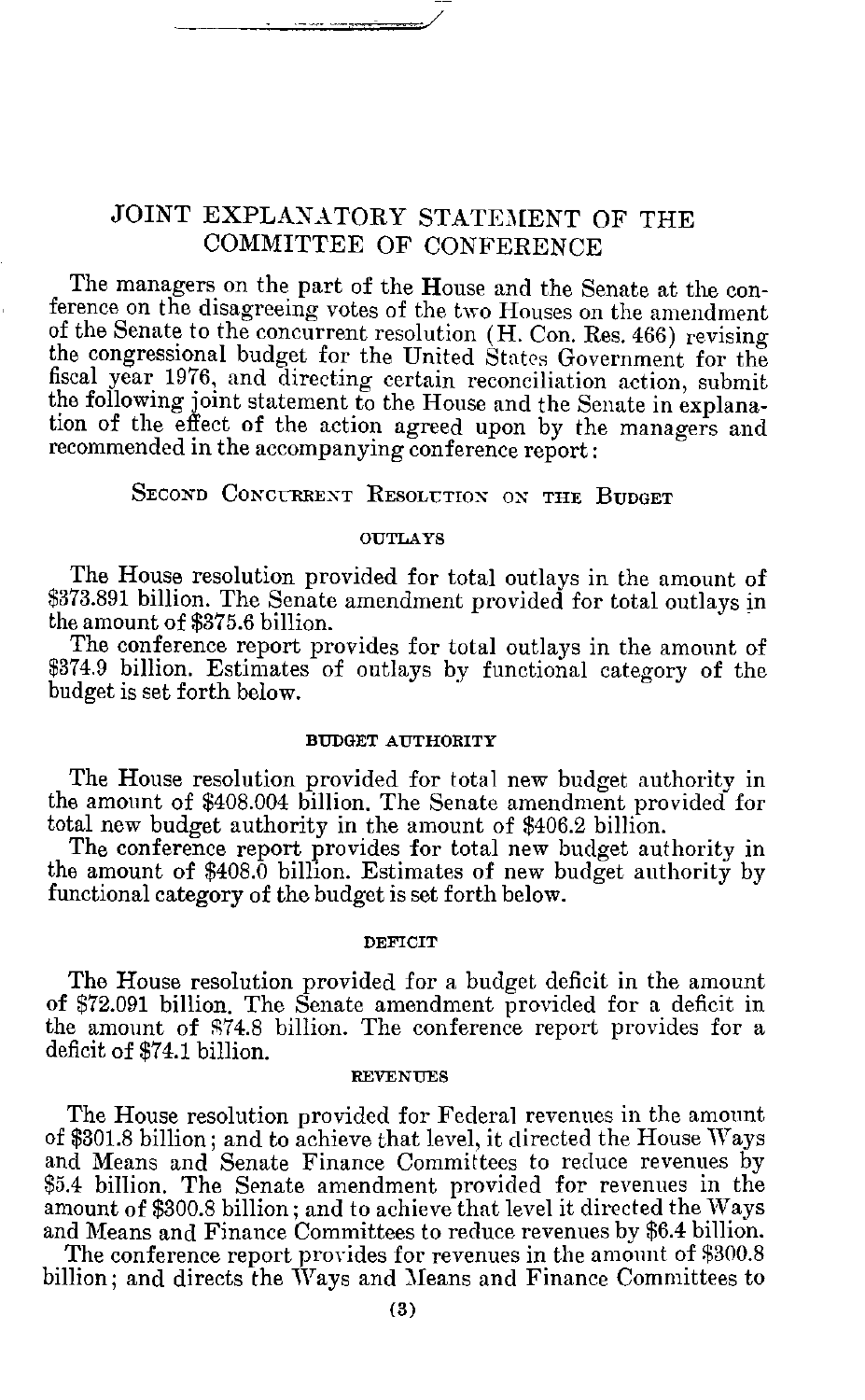reduce revenues by \$6.4 billion. The \$6.4 billion reduction of revenues is necessary to maintain the personal income tax withholding rates and extend the temporary corporate tax reductions in the 1975 Tax Reduction Act.

The managers accept the Senate position that it is unrealistic to ex- pect this required reduction in revenues to be partially offset by \$1.0 billion to be received through tax reform during the remainder of Fiscal Year 1976, as contemplated in the House resolution.

#### PUBLIC DEBT

The House resolution provided for a public debt level of \$620.5 billion. The Senate amendment provided for a public debt level of \$623.2 billion. The conference report provides for a public debt level of \$622.6 billion.

#### TRANSITION QUARTER

The House resolution did not set budget limits on the transition quarter, July 1-September **30,** 1976. The Senate amendment provided limits as follows: revenues \$84.8 billion; budget authority \$92.2 bil- $\lim$ ; outlays \$100.1 billion; deficit \$15.3 billion; and public debt \$639.5 billion.

The conference report establishes the following targets for the tran-<br>sition quarter;

(1) The appropriate level of total budget outlays is \$101.7 billion;

(2) The appropriate level of total new budget authority is \$91.1 billion;

(3) The amount of the deficit in the budget which is appropri- ate in the light of economic conditions and all other relevant factors is \$15.7 billion;

(4) The recommended level of Federal revenues is \$86.0 billion; and

(5) The appropriate level of the public debt is \$641.0 billion.

### PURPOSE **A'D** EFFECT **OF** SECTION **1** OF THE SECOND CONCURRENT RESOLUTIOl ON THE **BUDGET**

The purpose of Section **1** of the Second Concurrent Resolution on the Budget for fiscal year 1976 is to revise the First Concurrent Reeolution on the Budget adopted on May 14, 1975. It is required by Section 310(a) of the Congressional Budget Act of 1974 as implemented by the Budget Committees for Fiscal Year 1976.

Adoption of Section 1 of this conference report will limit Congressional actions on spending and revenue for the balance of this fiscal year. The amount specified for revenues represents a floor: after adoption of this conference report, it will not be in order for either House<br>to consider legislation which would have the effect of *lowering* reve-<br>nues for fiscal year 1976 below the floor. The amounts specified for total<br>n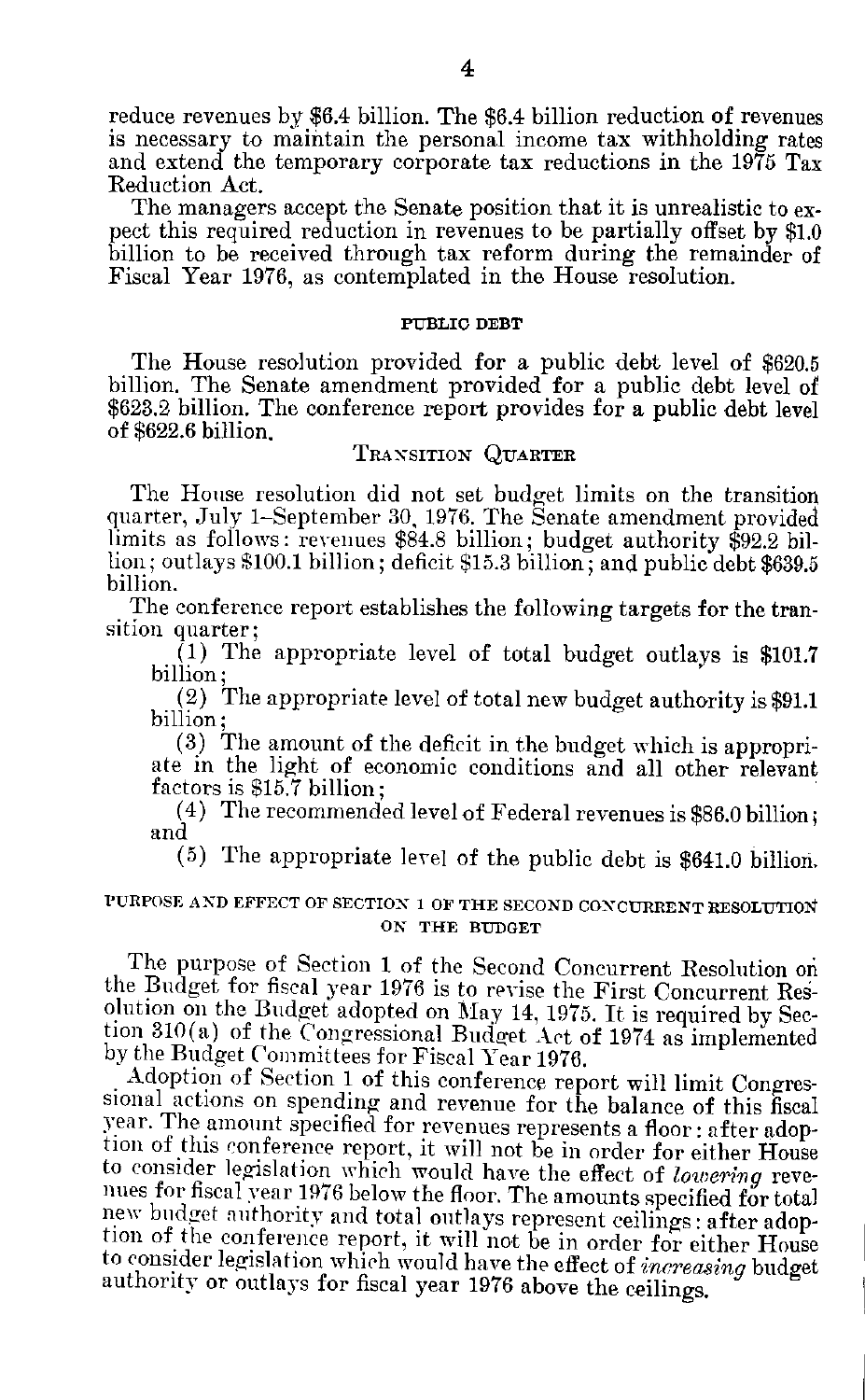The amounts specified for the deficit and the public debt are not ceilings; these amounts represent mathematical derivations from the revenue floor and spending ceilings. The estimates below for various functional categories do not represent ceilings. They do represent the Congress's budget priorities for fiscal year 1976.

After adoption of the conference report, the House and Senate Budget Committees will inform their respective Houses, periodically, of the relationship between the revenue floor and spending ceilings set in the conference report and estimated revenues and spending under existing law. With respect to budget authority and outlays, this information will be based on estimated spending pursuant to mandatory authorities and enacted budget authority and revenue legislation.

# **PURPOSE** AND EFFECT OF **THE** TRANSITION QUARTER PROVISIONS

These targets are intended to have the same purpose and effect as the targets established in the First Concurrent Resolution on the Budget for fiscal year 1976. The managers agree that these targets will be established as ceilings, with such revisions as necessary, for the transition quarter, as part of a Third Concurrent Resolution on the Budget for fiscal year 1976 or as part of the First Concurrent Resolution on the Budget for fiscal year 1977, to be adopted in the Spring of 1976, whichever occurs earlier. Thereafter, it will not be in order **In** either House to consider legislation which breaches the budget authority or outlay ceilings or which reduces revenues below the floor.

## **ESTIMATES** OF FISCAL YEAR 1976 **BUDGET** AUTHORITY **AND OUTLAYS** FOR FUNCTIONAL CATEGORIES

The following estimates of budget authority and outlays for the various functional categories of the budget are intended to explain to the House and Senate the basis on which the managers arrived at the total new budget authority and outlay ceilings contained in the conference report. As stated above, the conference report sets ceilings only for *total* new budget authority and total outlays; it does not set ceilings for functional categories of the budget.

# 050: NATIONAL DEFENSE

The House resolution provided budget authority of \$100.356 billion and outlays of \$91.575 billion. The Senate amendment provided budget authority of \$101.5 billion and outlays of \$92.1 billion.

The conference report provides budget authority of \$101.0 billion and outlays of \$91.9 billion.

The managers assume that:

(1) Anticipated congressional action on Defense appropriations will be accommodated within the levels set for this function;

(2) Outlays from prior year balances will be \$0.4 billion lower than assumed in the House resolution;

(3) Administration requests for military assistance other than the Middle East will be reduced by \$0.2 billion in budget authority and \$0.1 billion in outlays; and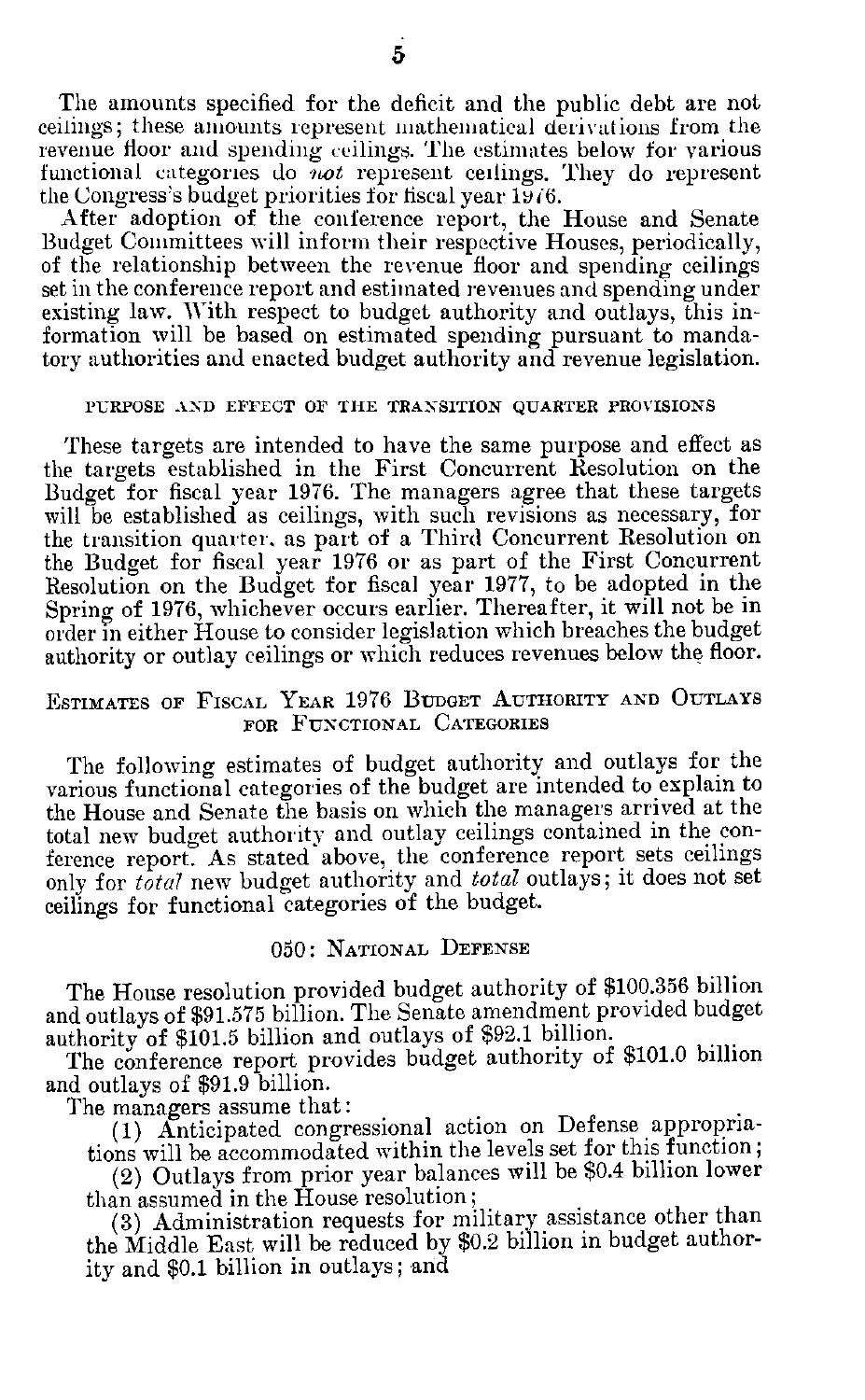(4) At least 10 percent of the cost-of-living pay increase for active duty military and civilian personnel will be absorbed.

The managers have assumed **\$1.6** billion in budget authority and \$0.5 billion in outlays in this function for security assistance programs, a reduction of \$0.2 billion in budget authority and \$0.1 billion in outlays from the President's request. The managers note, however, that due to the lateness of the submission of the worldwide security assistance legislative package, which falls within both the National Defense and International Affairs functions, neither body has fully considered the details of the program requests. The managers have set a spending ceiling high enough so that the bulk of the request can be accommodated, should this be deemed desirable by the Congress in subsequent authorization and appropriation action. However, the man-<br>agers agree that should the amounts assumed for security assistance programs be reduced by legislative action, the reductions should be applied to reducing the deficit rather than providing additional funding for other programs.

The managers emphasize the uniqueness of this situation. The Administration request was not received until after the Committees had completed all preliminary work on the Second Budget Resolution. It timely fashion in the future. This action by the managers should not be considered a precedent for future budget resolutions.

## 150: INTERNATIONAL AFFAIRS

The House resolution provided budget authority of \$5.986 billion and outlays of \$4.978 billion. The Senate amendment provided budget authority of **\$6.0** billion and outlays of \$4.8 billion.

The conference report provides budget authority of \$6.0 billion and outlays of \$4.9 billion, which assumes a reduction of \$0.2 billion in budget authority and \$0.1 billion in outlays in the President's request for security supporting assistance programs other than the Middle East.

With respect to the \$1.7 billion in budget authority and \$0.7 billion in outlays assumed in this function for security assistance programs, any reductions as a result of subsequent authorization or appropriation action should be applied to reducing the deficit rather than providing additional funding for other programs. This unique treatment of **pos**sible reductions is explained in the statement of managers on the Defense function.

# 250: GENERAL **SCIENCE,** SPACE, **AND TECHN-OLOGY**

Both the House resolution and Senate amendment provided budget authority of \$4.7 billion and outlays of \$4.6 billion. The conference report provides these amounts.

# 300: NATURAL REsouncEs, ENVIRONIENT-, **AND** ENERGY

The House resolution provided budget authority of \$18.617 billion and outlays of \$11.190 billion. The Senate amendment provided budget authority of \$18.8 billion and outlays of \$11.5 billion.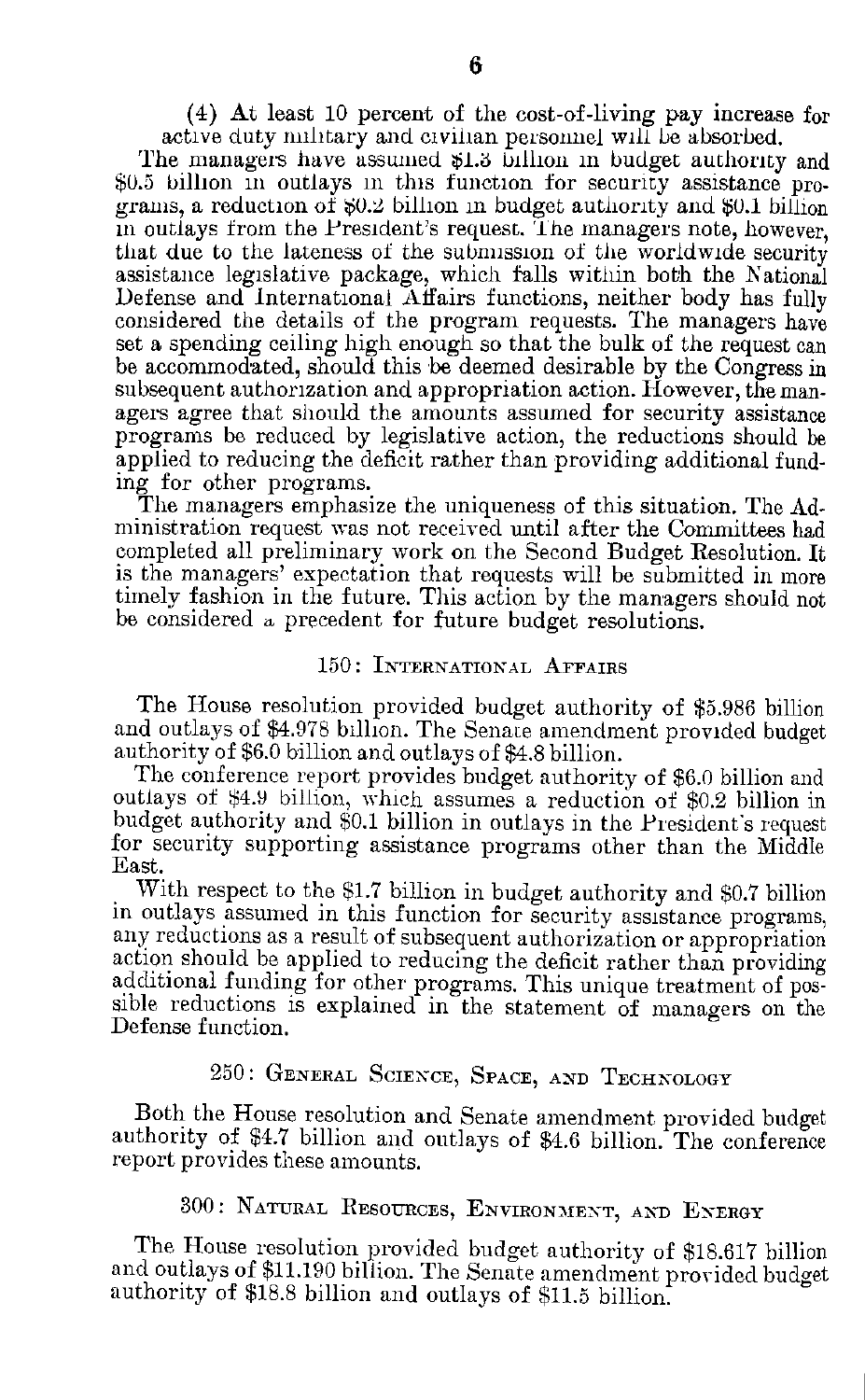The conference report provides budget authority of \$18.7 billion and outlays of \$11.4 billion.

The managers assume that:

(1) Amounts provided for the Public Works and Interior **Ap**propriations bills will be consistent with the amounts provided in the House resolution;

(2) Outlays provided for pending authorizations, primarily for energy-related programs, will be **0.1** billion above **tie** House resolution; and

(3) Budget authority and outlays for an anticipated Forest Service supplemental are provided for.

## 350: **AGRICULTURE**

The House resolution provided budget authority of \$4.120 billion and outlays of \$2.550 billion. The Senate amendment provided budget authority of \$4.1 billion and outlays of \$2.6 billion.

The conference report provides budget authority of \$4.1 billion and outlays of \$2.6 billion.

# 400: COMMERCE **AND** TRANSPORTATION

The House resolution provided budget authority of \$17.300 billion and outlays of \$18.600 billion. The Senate amendment provided budget authority of \$19.1 billion and outlays of \$18.3 billion.

The conference report provides budget authority of \$19.0 billion and outlays of \$18.3 billion.

The managers assume that:

(1) An additional \$1.6 billion in budget authority over the tract authority for highway programs for the transition quarter; (2) Estimated outlays for highway programs will be \$0.3 bil-

lion below the House resolution, reflecting the effect of actual first quarter fiscal year 1976 obligations within the \$7.2 billion obliga- tion limitation for the fiscal year; and

(3) The transfer of highway funds for D.C. METRO con- struction results in an increase of budget authority in the House resolution of \$0.1 billion.

# 450: COM31v aNITY **AND REGIONAL DEVELOPMENT**

The House resolution provided budget authority of \$10.600 billion and outlays of \$7.000 billion. The Senate amendment provided budget authority of \$8.5 billion and outlays of \$7.1 billion.

The conference report provides budget authority of \$9.5 billion and outlays of \$7.0 billion.

The managers assume that:

(1) Budget authority of \$3.9 billion and outlays of \$1.0 billion are provided for public'works and anti-recession assistance legisla- tion now pending before the Congress; and

(2) Outlays for the Rural Water and Waste Disposal Grant program in Fiscal Year 1976 will be consistent with the House resolution.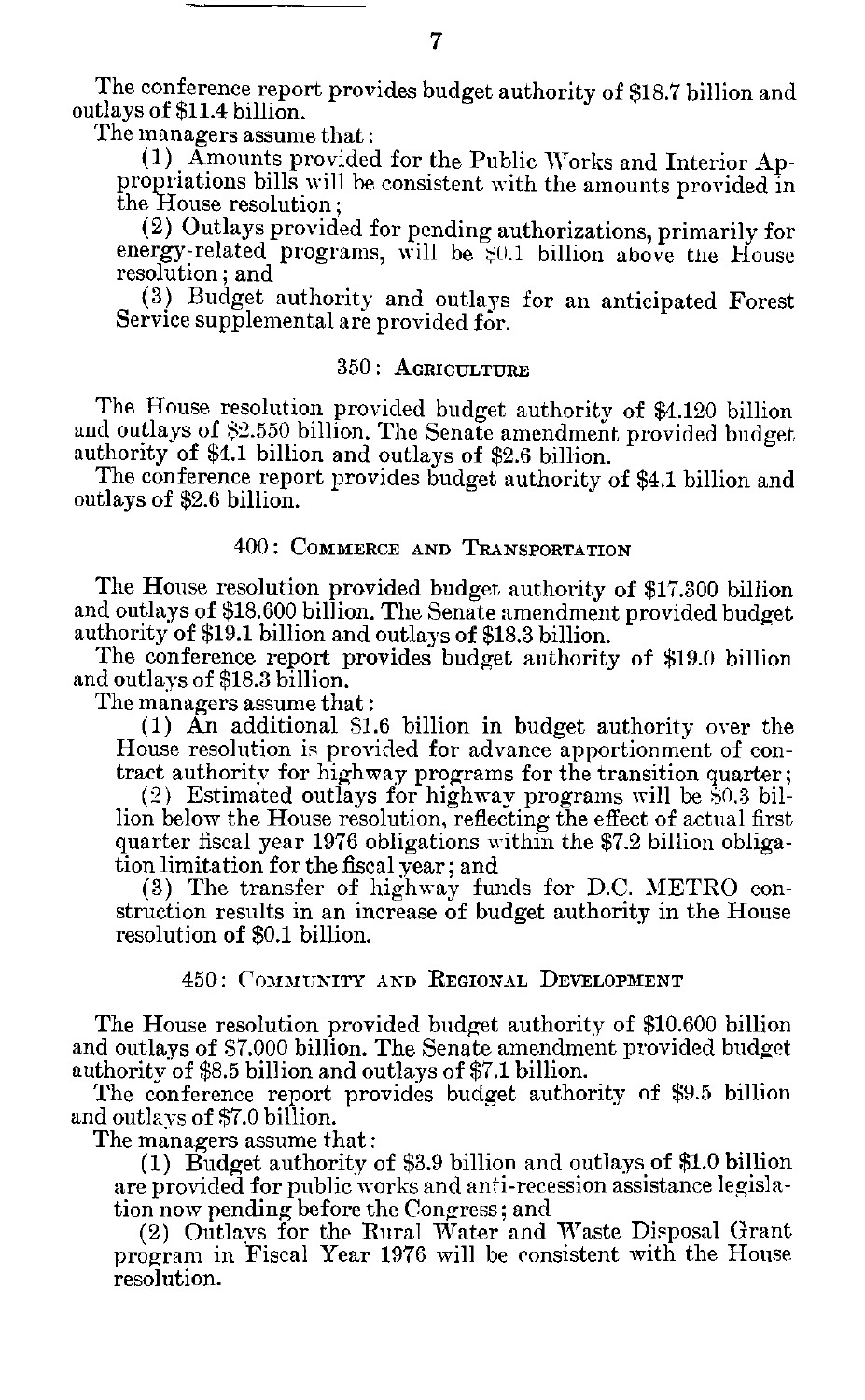The House resolution provided budget authority of \$23.848 billion and outlays of \$21.288 billion. The Senate amendment provided budget authority of \$19.6 billion and outlays of \$20.9 billion.

The conference report provides budget authority of \$21.3 billion and outlays of \$20.9 billion.

The managers assume that:

(1) Budget authority and outlays for a Department of Labor supplemental for administering unemployment benefits will be \$0.4 billion and \$0.2 billion, respectively, below the House resolution ;

(2) Amounts provided for education and social services will be consistent with the House resolution, however, fiscal year 1976 budget authority for summer youth employment programs will be \$0.1 billion lower than the House with the understanding that such amount will be provided for the transition quarter;

(3) Budget authority and outlays for public service employment will be \$2.0 billion and \$0.3 billion, respectively, below the House resolution: and

(4) Outlays for the CETA Title I program and other pending legislation will be \$0.1 billion above the House resolution.

#### '550: HEALTH

The House resolution provided budget authority of \$33.550 billion and outlays of \$32.870 billion. The Senate amendment provided budget authority of \$33.5 billion and outlays of \$33.0 billion.

The conference report provides budget authority of \$33.6 billion and outlays of \$32.9 billion. The managers assume that amounts for the Labor-HEW Appropriation bill will be consistent with the Senate resolution and that the amounts for an anticipated medicaid supplemental and various programs requiring reauthorization will be consistent with the House resolution.

# 600: **INCOME** SECURITY

The House resolution provided budget authority of \$137.587 billion and outlays of \$128.461 billion. The Senate amendment provided budget authority of \$137.3 billion and outlays of \$128.1 billion.

The conference report provides budget authority of \$137.5 billion and outlays of \$128.2 billion.

The managers assume that:

(1) Legislative and/or administrative reform in the food stamp program are essential and that such reforms will be implemented in Fiscal Year 1976 to achieve a reduction of program costs of \$0.1 billion in budget authority and outlays;

(2) Outlays for Social Security disability benefits will be reduced below the House resolution by \$0.2 billion because of reestimates; and

(3) Amounts provided for civil service retirement and life insurance programs will be consistent with the House resolution.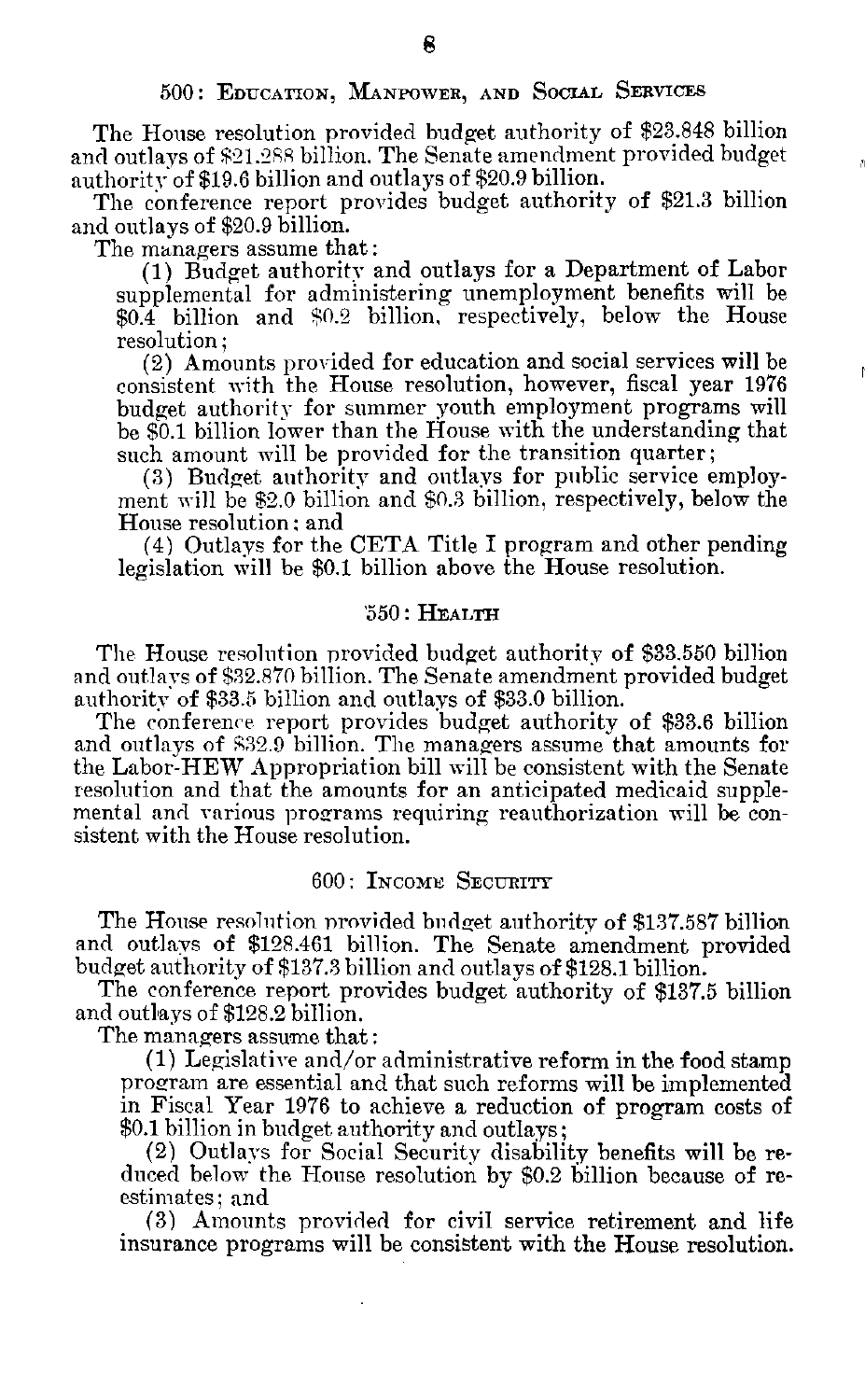# **700:** VETERANS BENEFITS **AND** SERVICES

The House resolution provided budget authority of \$19.852 billion and outlays of \$19.064 billion. The Senate amendment provided \$19.9 billion in budget authority and \$19.1 billion in outlays.

The conference report provides budget authority of \$19.9 billion and outlays of \$19.1 billion.

# 750: LAW ENFORCEMENT AND JUSTICE

Both the House resolution and Senate amendment provided budget authority of \$3.3 billion and outlays of \$3.4 billion. The conference report provides these amounts.

## 800: **GENERAL** GOVERNMENT

The House resolution provided budget authority of **\$3.300** billion and outlays of \$3.300 billion. The Senate amendment provided budget authority of \$3.4 billion and outlays of \$3.3 billion.

The conference report provides budget authority of \$3.3 billion and outlays of \$3.3 billion.

### 850: REVENUE SHARING AND GENERAL PURPOSE FISCAL **ASSISTANCE**

Both the House resolution and Senate amendment provided budget authority and outlays of \$7.3 billion. The conference report provides these amounts. Funds have not been included in the resolution for pending legisla-

tion providing seasonal loans to New York. The managers are aware that this legislation would result in budget authority for Fiscal Year 1976, although it would produce no net outlays. At the present time, budget authority for the New York legislation could be accommo- dated without giving rise to a point of order for breaching the budget aggregate ceilings. However, if funds are appropriated for this purpose and other major items assumed in this resolution are also en- acted, a revision of budget authority total would be necessary during the next session of Congress.

#### 900: INTEREST

The House resolution provided budget authority and outlays of \$35.400 billion. The Senate amendment provided budget authority and outlays of \$35.2 billion.

The conference report provides budget authority of \$35.4 billion and outlays of \$35.4 billion.

#### **ALLOWANCES**

The House resolution provided budget authority of \$0.788 billion and outlays of \$0.915 billion. The Senate amendment provided budget authority of \$0.6 billion and outlays of \$0.9 billion.

9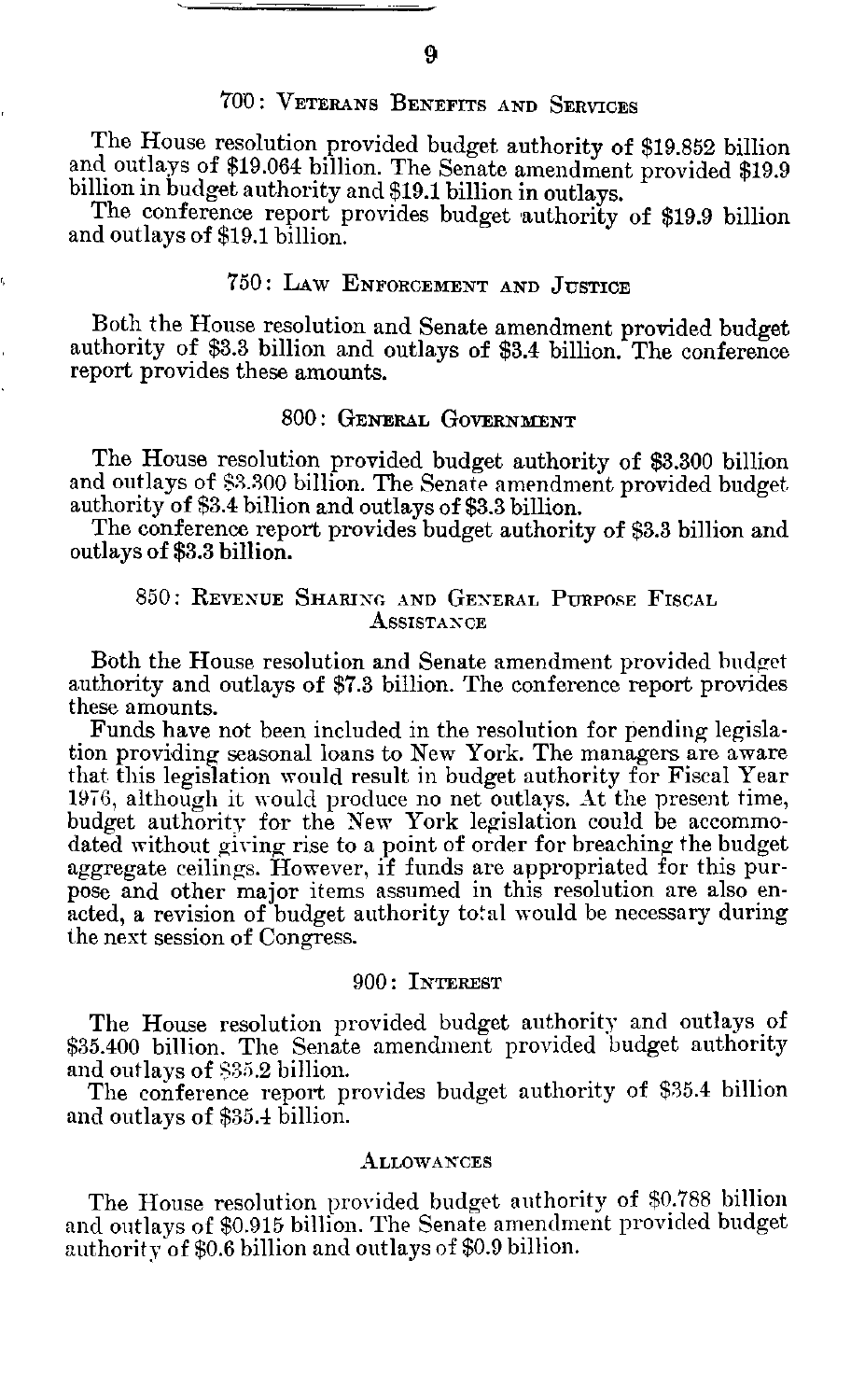The conference report provides budget authority of \$0.5 billion and outlays of \$0.8 billion.

The managers assume that:

(1) At least 10 percent of the cost-of-living pay increase for civilian agencies will be absorbed; and

(2) In addition to the funds included for legislation already enacted, no contingency allowance is provided to cover unforeseen requirements during the remainder of Fiscal Year 1976.

#### 950: UNDISTRIBUTED OFFSETTING RECEIPTS

The House resolution provided budget authority and outlays of -\$18.6 billion. The Senate amendment provided budget authority and outlays of  $- $16.6$  billion. The function for undistributed offsetting receipts involves financial transactions that are deducted from budget authority and outlays of the Government as a whole.

The conference report provides budget authority and outlays of -\$17.1 billion based on the assumption that rents and royalties from the Outer Continental Shelf will be \$4.5 billion. The managers wish to emphasize the great uncertainty involved in estimating rents and royalties from the Outer Continental Shelf. Such receipts, historically. have been highly speculative due to differing valuations of the tracts involved and environmental law suits. The estimate of receipts agreed to by the managers represents a substantially reduced level from that assumed in the House resolution.

CONFERENCE AGREEMENT **H. CON. RES. 466 BUDGET AUTHORITY** 

|     | Function                                        | House    |            | Senate Conference |
|-----|-------------------------------------------------|----------|------------|-------------------|
| 050 | National Defense                                | 100, 356 | 101, 500   | 101,000           |
| 150 | International Affairs                           | 5,986    | 6,000      | 6,000             |
| 250 | General science, space, and technology_         | 4,700    | 4.700      | 4,700             |
| 300 | Natural resources, environment, and             |          |            |                   |
|     | energy <sub>-----------------------------</sub> | 18, 617  | 18,800     | 18, 700           |
| 350 | Agriculture                                     | 4, 120   | 4, 100     | 4, 100            |
| 400 | Commerce and transportation                     | 17, 300  | 19, 100    | 19,000            |
| 450 | Community and regional development              | 10, 600  | 8,500      | 9,500             |
| 500 | Education, manpower, and social services.       | 23, 848  | 19, 600    | 21, 300           |
| 550 | Health _________________________________        | 33, 550  | 33, 500    | 33, 600           |
| 600 | Income security                                 | 137, 587 | 137.300    | 137, 500          |
| 700 | Veterans benefits and services                  | 19, 852  | 19,900     | 19, 900           |
| 750 | Law enforcement and justice                     | 3,300    | 3,300      | 3, 300            |
| 800 | General Government                              | 3, 300   | 3.400      | 3, 300            |
| 850 | Revenue sharing and general purpose             |          |            |                   |
|     | fiscal assistance                               | 7,300    | 7.300      | 7,300             |
| 900 | Interest_________________________________       | 35, 400  | 35, 200    | 35, 400           |
|     | Allowances                                      | 788      | 600        | 500               |
| 950 |                                                 |          | $-16, 600$ | $-17,100$         |
|     |                                                 |          |            |                   |
|     | Total______________________________             | 408, 004 | 406, 200   | 408, 000          |

[In millions of dollars]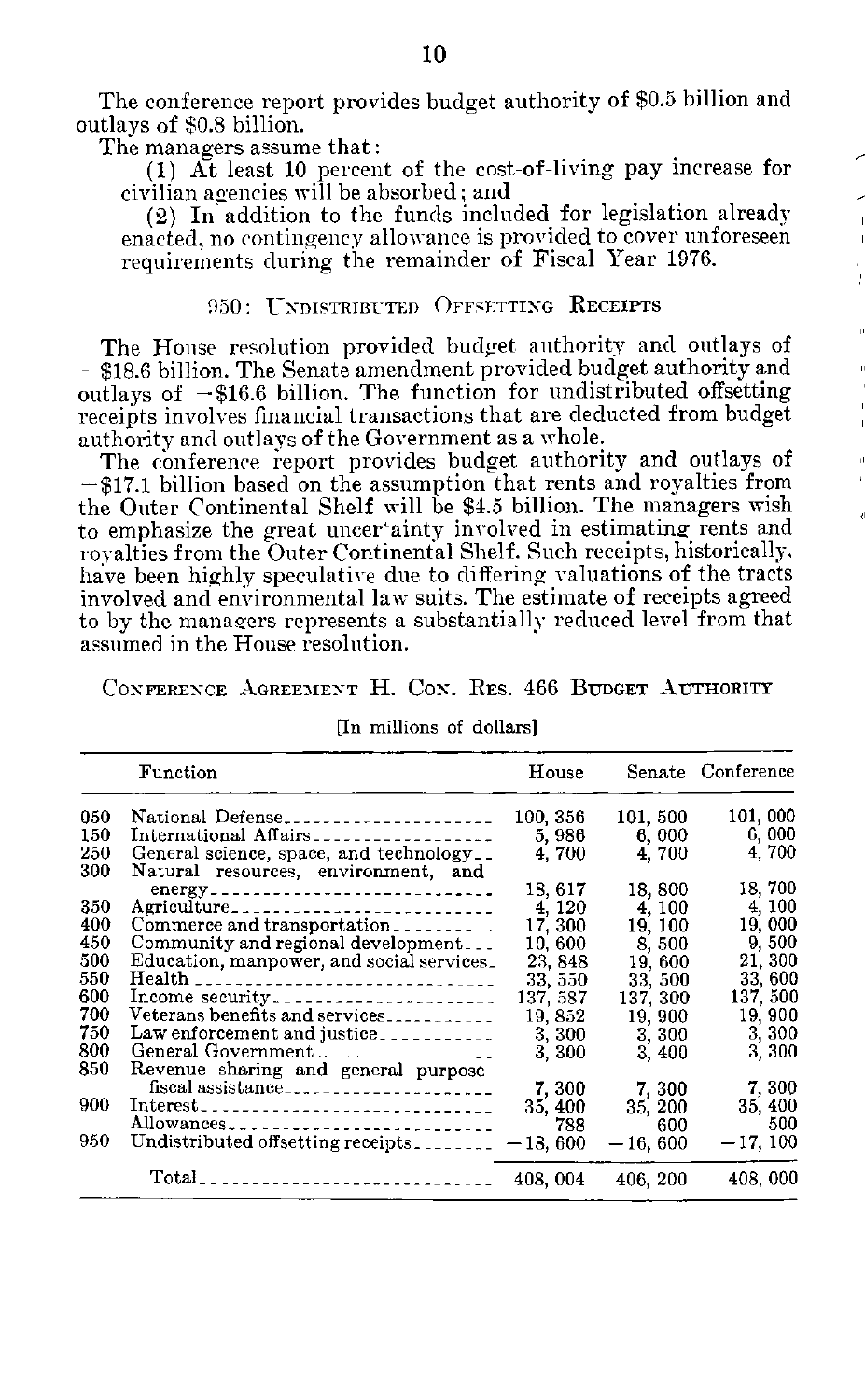|     | Function                                        | House     |            | Senate Conference |
|-----|-------------------------------------------------|-----------|------------|-------------------|
| 050 | National defense                                | 91, 575   | 92, 100    | 91, 900           |
| 150 | International affairs                           | 4,978     | 4,800      | 4 900             |
| 250 | General science, space, and technology          | 4.600     | 4,600      | 4,600             |
| 300 | Natural resources, environment, and             |           |            |                   |
|     | energy <sub>-----------------------------</sub> | 11, 190   | 11, 500    | 11, 400           |
| 350 | Agriculture_____________________________        | 2,550     | 2,600      | 2,600             |
| 400 | Commerce and transportation                     | 18.600    | 18.300     | 18, 300           |
| 450 | Community and regional development              | 7,000     | 7.100      | 7.000             |
| 500 | Education, manpower, and social services.       | 21, 288   | 20, 900    | 20, 900           |
| 550 | Health________________________________          | 32.870    | 33.000     | 32, 900           |
| 600 | Income security                                 | 128, 461  | 128, 100   | 128. 200          |
| 700 | Veterans benefits and services                  | 19, 064   | 19, 100    | 19, 100           |
| 750 | Law enforcement and justice                     | 3,400     | 3,400      | 3,400             |
| 800 | General government                              | 3.300     | 3, 300     | 3.300             |
| 850 | Revenue sharing and general purpose             |           |            |                   |
|     | fiscal assistance                               | 7,300     | 7,300      | 7,300             |
| 900 | Interest                                        | 35, 400   | 35, 200    | 35, 400           |
|     | Allowances                                      | 915       | 900        | 800               |
| 950 | Undistributed offsetting receipts               | $-18.600$ | $-16, 600$ | $-17, 100$        |
|     | Total_______________________________            | 373, 891  | 375, 600   | 374, 900          |
|     |                                                 |           |            |                   |

#### [In millions of dollars]

# ESTIMATES OF TRANSITION QUARTER BUDGET AUTHORITY **AND** OUTLAYS FOR FUNCTIONAL CATEGORIES

The following table sets forth the estimates for the functional categories considered by the managers in arriving at the aggregate tar-gets contained in section 2 of the resolution, which relates to the Transition Quarter. [In billions of dollars)

|  |  | [In billions of dollars] |  |
|--|--|--------------------------|--|
|  |  |                          |  |

|     |                                                            | <b>Budget</b> |        |
|-----|------------------------------------------------------------|---------------|--------|
|     |                                                            | Author-       | Out-   |
|     |                                                            | itu           | laus   |
| 050 |                                                            | 24.0          | 24.8   |
| 150 |                                                            | 1.0           | 1.4    |
| 250 | General Science, Space, and Technology____________________ | 1.2           | 1.3    |
| 300 | Natural Resources, Environment, and Energy                 | 2.4           | 3.2    |
| 350 |                                                            | 0.3           | 0.8    |
| 400 | Commerce and Transportation                                | 2.6           | 5.4    |
| 450 | Community and Regional Development                         | 1.0           | 2.1    |
| 500 | Education, Manpower, and Social Services                   | 7.0           | 5.4    |
| 550 |                                                            | 8.6           | 8.6    |
| 600 |                                                            | 28.9          | 34. 3  |
| 700 | Veterans Benefits and Services                             | 4.7           | 4.8    |
| 750 | Law Enforcement and Justice                                | 0.8           | 0.9    |
| 800 |                                                            | 0.9           | 0.9    |
| 850 | Revenue Sharing and General Purpose Fiscal Assistance      | 2.0           | 2.1    |
| 900 |                                                            | 10.0          | 10.0   |
|     |                                                            | 0.1           | 0.1    |
| 950 |                                                            |               | $-4.4$ |
|     |                                                            |               |        |
|     |                                                            |               | 101.7  |